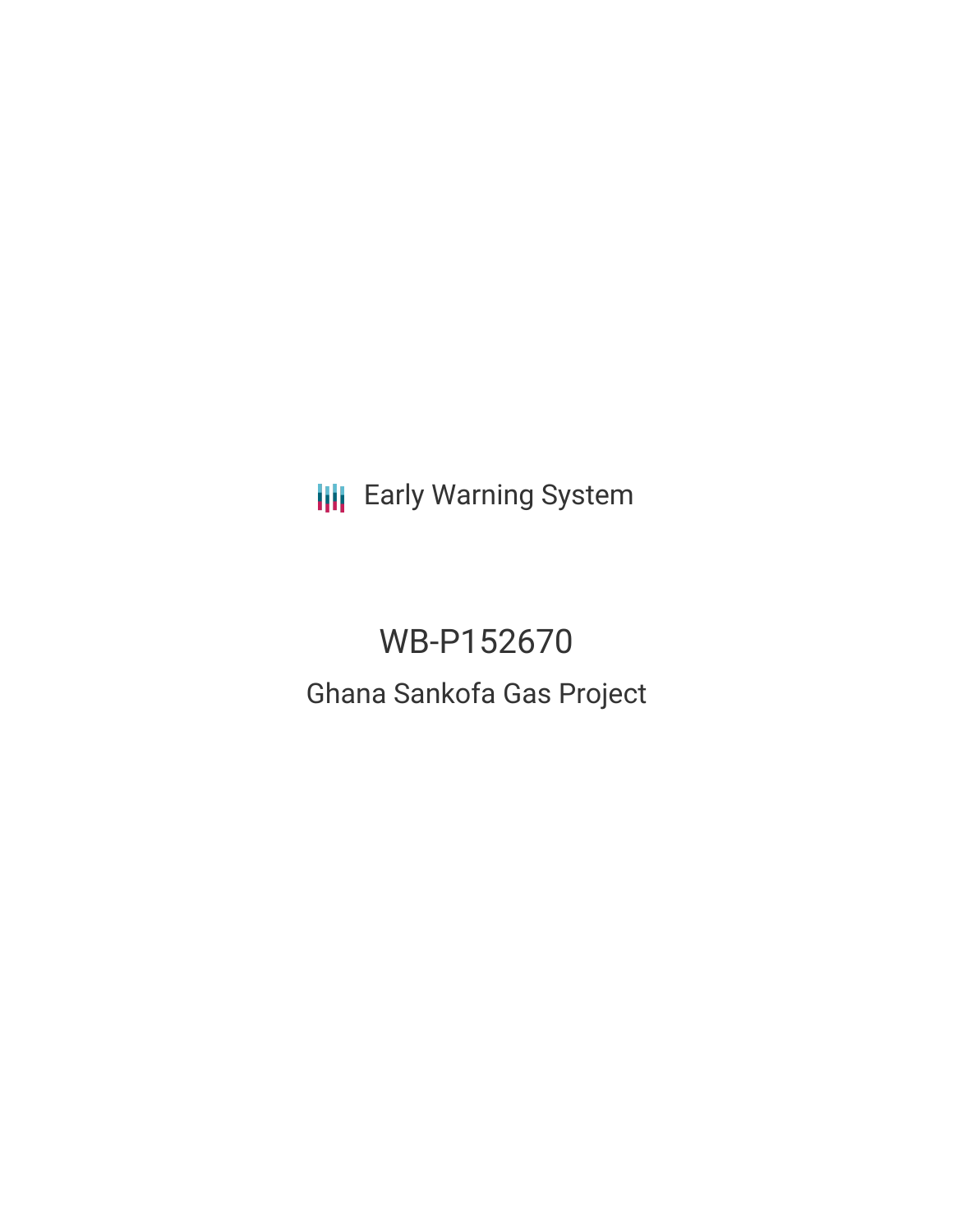

### **Quick Facts**

| <b>Countries</b>                | Ghana                                                                       |
|---------------------------------|-----------------------------------------------------------------------------|
| <b>Financial Institutions</b>   | World Bank (WB)                                                             |
| <b>Status</b>                   | Active                                                                      |
| <b>Bank Risk Rating</b>         | A                                                                           |
| <b>Voting Date</b>              | 2015-07-30                                                                  |
| <b>Borrower</b>                 | Republic of Ghana                                                           |
| <b>Sectors</b>                  | Energy                                                                      |
| <b>Potential Rights Impacts</b> | Healthy Environment, Housing & Property, Labor & Livelihood, Right to Water |
| <b>Investment Type(s)</b>       | Guarantee                                                                   |
| <b>Investment Amount (USD)</b>  | \$700.00 million                                                            |
| <b>Project Cost (USD)</b>       | \$700.00 million                                                            |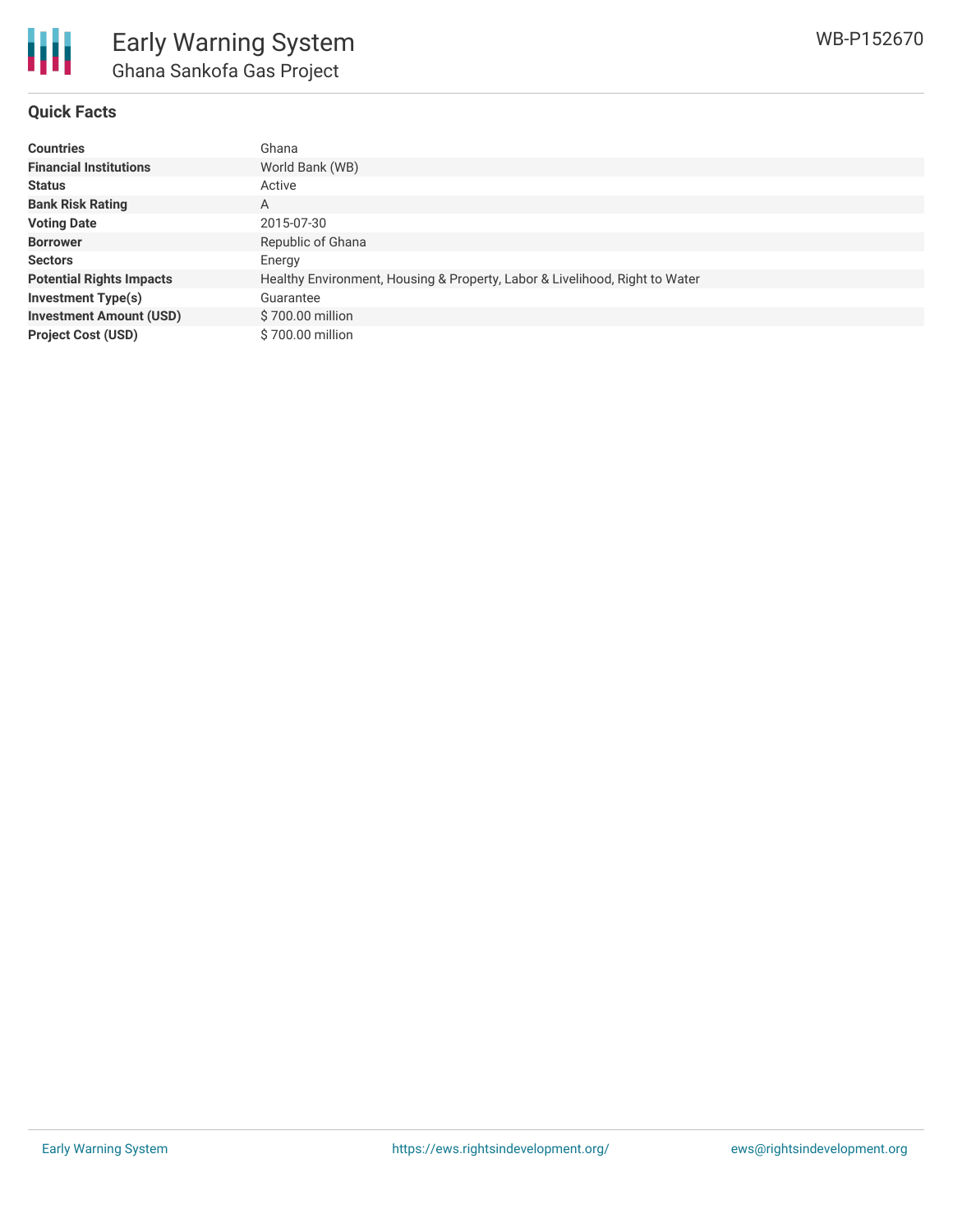

### **Project Description**

The project's stated objective is to increase the availability of natural gas for clean power generation by leveraging private capital investment. The project is designed to substitute expensive, imported, liquid fuel used by the power sector of Ghana with domestic, natural gas, as well as enable new gas-fired power generation capacity to be constructed. The project supports the development of the gas reserves of the Offshore Cape Three Points (OCTP) block, which includes the non-associated gas fields Sankofa and Gye Nyame ("Sankofa Gas Field") as well as the Sankofa East oil field. The technical development of the different fields (oil and gas) is slightly sequenced and for this reason the joint development of both OCTP components is referred to as Phase 1 (oil) and Phase 2 (natural gas). The proposed World Bank support will only apply to the OCTP's Phase 2 (gas) development and related commercial agreements. The OCTP project will be developed by a joint venture composed of Eni Ghana Exploration and Production Limited, Vitol Upstream Ghana Limited and Ghana National Petroleum Corporation (GNPC).

Location: The Sankofa Gas Field is in the Gulf of Guinea, approximately 60 km south of the village of Sanzule on the Western Ghanaian coast. Gas will be transmitted from the floating production, storage and offloading unit via a 63-km undersea pipeline that makes its landfall slightly to the west of the community of Sanzule, in the Western Region of Ghana. From the landing point, a pipeline of approximately 800 m will convey the gas to the Onshore Receiving Facility (ORF) for compression. A short pipeline will carry the compressed gas to the GNPC pipeline, adjacent to the Onshore Receiving Facility site to the north.

Resources needed: Approximately 96 hectares of land for the Onshore Receiving Facility.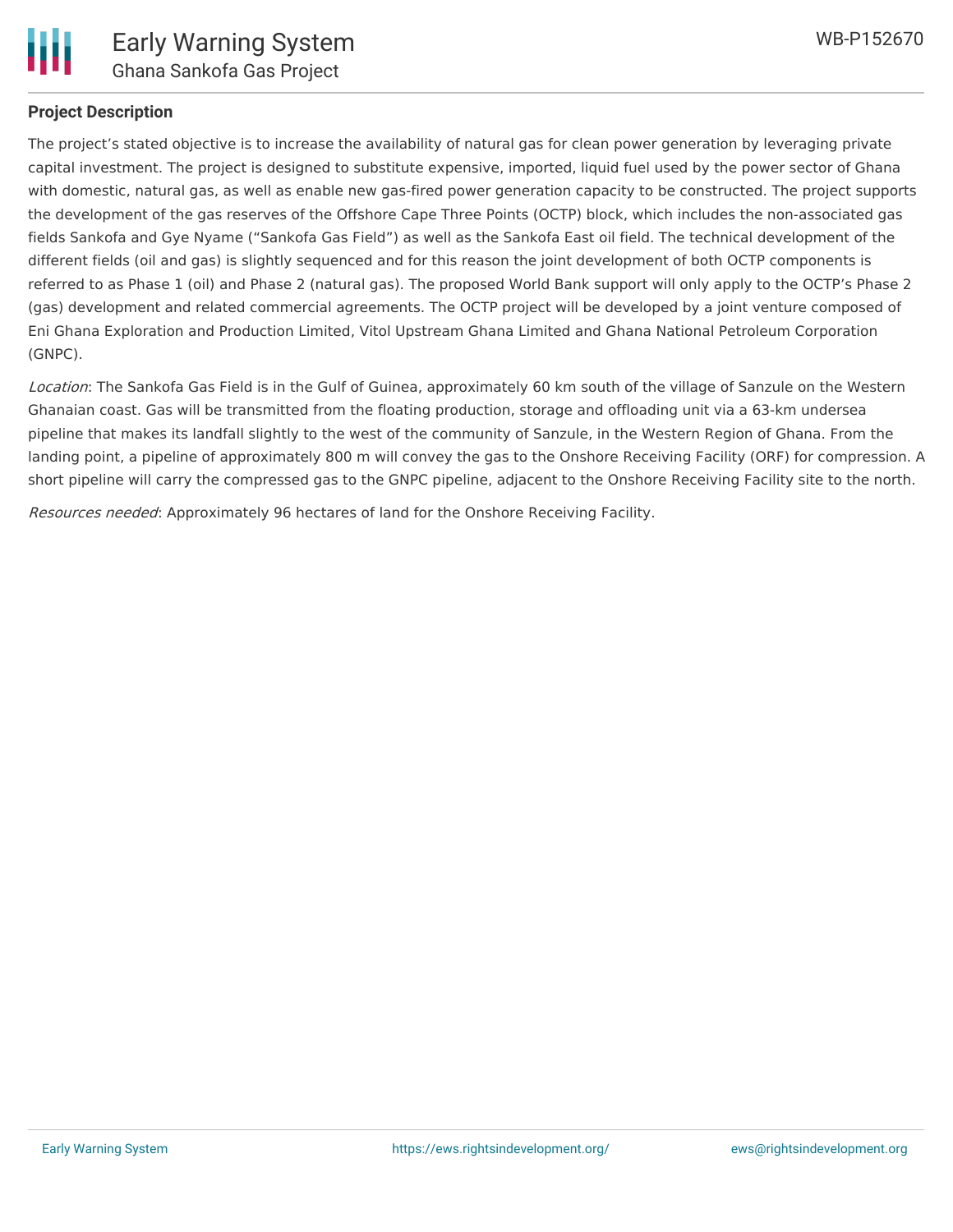

# **Early Warning System Project Analysis**

## **Risk Assessment: Category A.**

The World Bank classifies proposed projects based on the type, location, sensitivity, and scale of the project and the nature and severity of its potential environmental impacts. Category A is assigned to a project only if it is likely to have "significant adverse environmental impacts that are sensitive, diverse or unprecedented."

### **APPLICABLE SOCIAL & ENVIRONMENTAL STANDARDS**

According to the World Bank, the following World Bank Performance Standards are triggered by this project. The World Bank Performance Standards apply to projects that are being implemented by the private sector, or (private sector activities).

**PS 1.** Assessment and Management of Environmental and Social Risks and Impacts- this safeguard is triggered because project operations may affect the marine and coastal environments due to crude oil spill from the floating production, storage and offloading unit (FPSO) which handles oil and associated gas from the oil field development as well as non-associated gas from the gas field development. Accidental events assessed involve a blowout from an oil well or a gas well, gas leaks, fire or explosion at the FPSO or the ORF or its pipelines.

**PS 2.** Labor and Working Conditions- this safeguard is triggered because the project will employ many people that will require attention to their working conditions. During the construction phase the peak of total workforce for onshore construction will be approximately 400-600 people, while for offshore activities about 300 workers will be employed for drilling activities, 210 for floating production, storage and offloading unit (FPSO) mooring and 200 for gas export pipeline laying. A temporary accommodation camp will be constructed at the Onshore Receiving Facility (ORF) site. During operations, permanent employees on the FPSO will be approximately 65, while 45 people will be employed at the ORF where there will be permanent accommodation facilities.

**PS 3.** Resource Efficiency and Pollution Prevention- this safeguard is triggered because during development and production operations, the project activities will emit varying amounts of airborne emissions, including carbon monoxide (CO), oxides of nitrogen (NOx), oxides of sulfur (SOx), volatile organic compounds (VOCs), and particulate matter. Fugitive emissions of natural gas, which mainly consists of methane (CH4), will be generated from various equipment and components, including seals, valves, flanges, gas turbines, and storage tanks. During development and construction, emissions will be produced offshore and onshore by equipment and vessels from combustion engines, and dust will be generated onshore from earth movement activities and traffic.

**PS 4.** Community Health, Safety and Security- this safeguard is triggered because the community of Sanzule, where the onshore component of the project will be located has a population of approximately 1,600 that is likely to be affected by project-related health and safety concerns. These include accidents and leakage, socio-cultural and health impacts due to in migration of people in search of economic opportunities and conflicts with enforcement agents and project security in the FPSO and Right of Way exclusion zones.

**PS 5.** Land Acquisition and Involuntary Resettlement- this safeguard is triggered because there are currently 336 small farm plots or fishponds on the land acquired, affecting 238 individual farmers. Of the affected farmers 199 are eligible for compensation while the remaining 39 established their farms or fishponds after the cut-off date. Approximately half of the affected farmers claimed to own their farmland based on the customary system, while most of the others rented the land in exchange for a percentage of the harvest. Also half of the farmers indicated that farming is their main occupation while the other half use the land to supplement their livelihood.

**PS 6**. Biodiversity Conservation and Sustainable Management of Living Natural Resources- this safeguard is triggered because numbers of sensitive fish species are present offshore Ghana, including whales, sea turtles, two species of sawfish, two species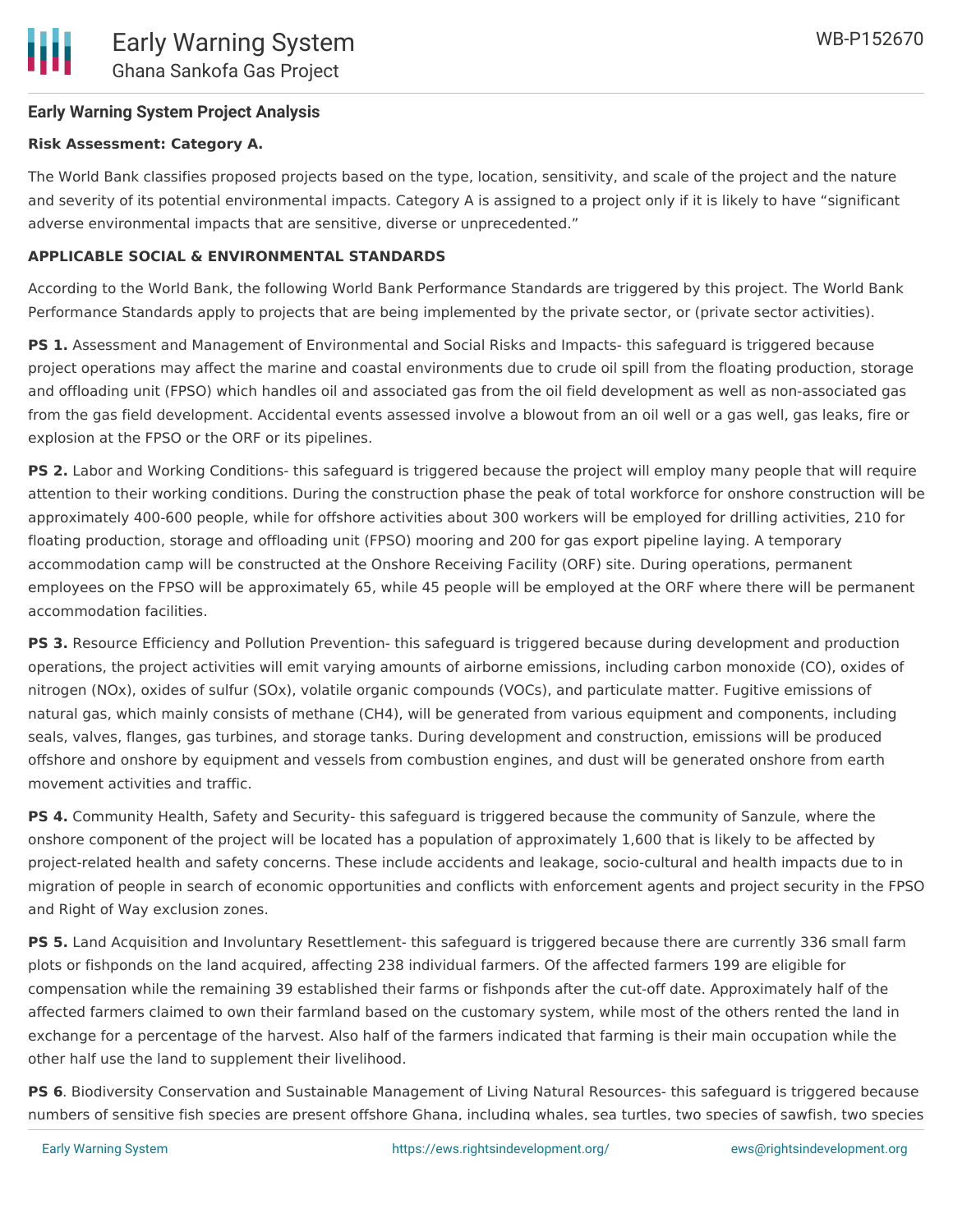# **People Affected By This Project**

### OUR RISK ASSESSMENT

Based on Bank documents, we believe the project may have impacts on the following rights:

### **Right to Adequate Housing & Property**

According to project documents, the project area consists of farmland used by community members for crop growing, fish farming, firewood gathering and other resources. Project affected persons are also likely to lose their right to land in the project area as a large proportion claimed to own it based on the customary system, while others rented the land in exchange for a part of the harvest. Specifically, bank documents indicate that there are currently 336 small farm plots or fishponds on the land acquired, affecting 238 individual farmers. Of the affected farmers 199 are eligible for compensation while the remaining 39 established their farms or fishponds after the cut-off date.

#### **Right to Livelihoods**

As noted above, the acquisition of land by the project is likely to affect their livelihood as most of them indicated that farming is their main occupation while others use the land to undertake activities that supplement their incomes.

#### **Right to Healthy Environment**

Increased atmospheric pollutant concentrations mainly due to continuous exhaust emissions from hydrostatic testing and by the ORF facilities including vehicles, engine-driven machinery and power generators. As noted above, during development and production operations, the project activities will emit varying amounts of airborne emissions, including carbon monoxide (CO), oxides of nitrogen (NOx), oxides of sulfur (SOx), volatile organic compounds (VOCs), and particulate matter. Fugitive emissions of natural gas, which mainly consists of methane (CH4), will be generated from various equipment and components, including seals, valves, flanges, gas turbines, and storage tanks. Project operations are also likely to increase dust emissions from earth movement, excavation works, stockpiles and vehicle movement on unpaved surfaces. Activities will affect breeding and nesting patterns and may result in direct disturbance to local fauna due to dust, light, noise and vibration from construction and production operation activities.

#### **Right to Water**

The project is likely to cause degradation of surface and groundwater water quality due to increased sediment load, potential contamination from improper handling of waste and spillages of the fuels and chemicals. The project may lead to reduction in groundwater resources due to water consumption, surface sealing and infilling leading to lowering of groundwater levels.

#### **Labor Rights**

As noted above, the construction phase will entail the peak of total workforce for onshore construction [which] will be approximately 400-600 people, while for offshore activities about 300 workers will be employed for drilling activities, 210 for floating production, storage and offloading unit (FPSO) mooring and 200 for gas export pipeline laying. A temporary accommodation camp will be constructed at the Onshore Receiving site.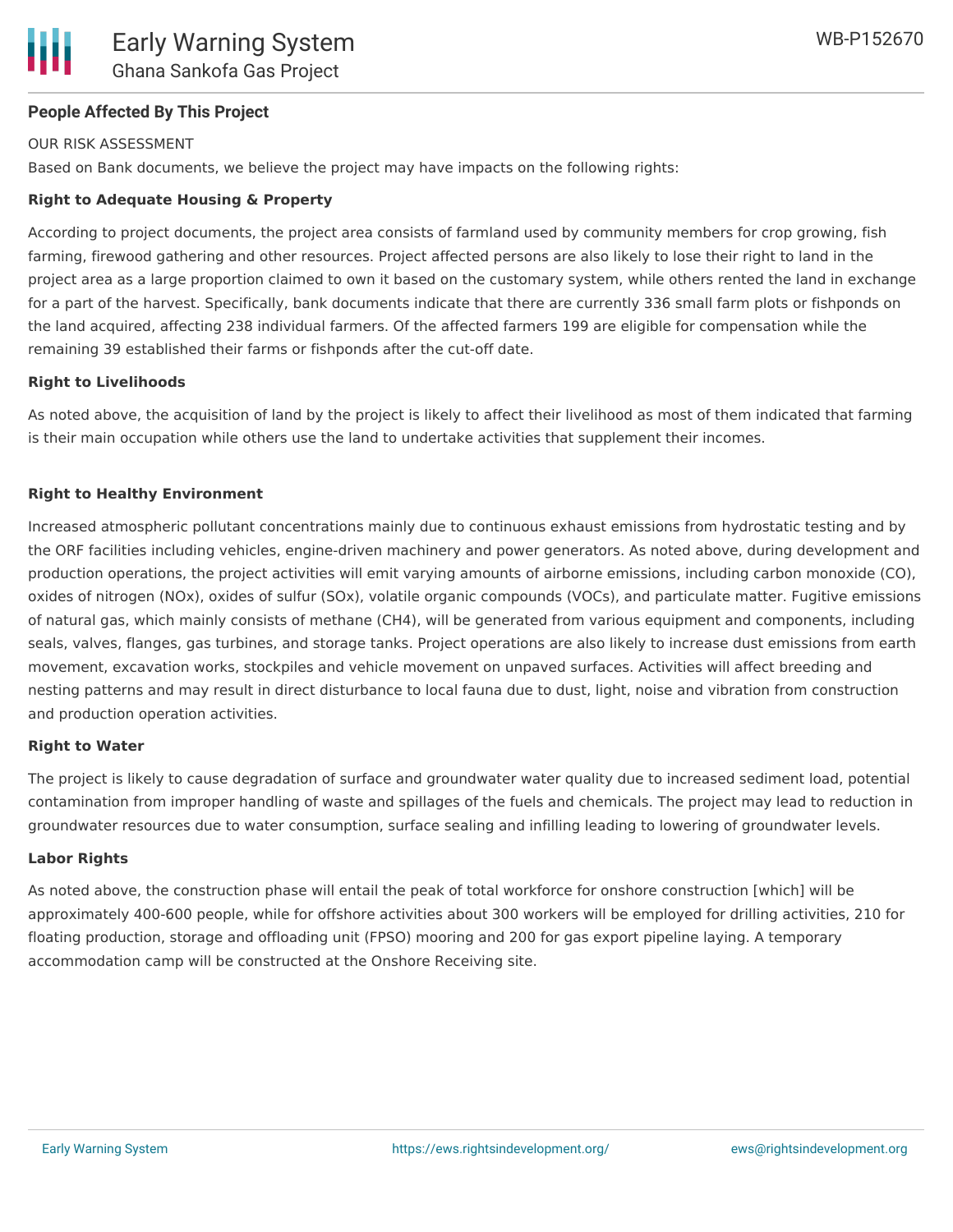

## **Investment Description**

World Bank (WB)

Bank financing: World Bank. The Sankofa Gas Project is also being developed by the Ghana National Petroleum Corporation and private financiers, Eni and Vitol.

Eni S.p.A. is an Italian multinational oil and gas company listed on the Milan and New York stock exchanges owned at 30 percent by the Italian government. Eni Ghana Exploration and Production Ltd is the operator of the Sankofa project and holds a 44.4 percent stake in the Project.

The Vitol Group is a privately held company founded in Rotterdam in 1966 with its largest operations in Geneva, Houston, London, and Singapore. Vitol will hold a 35.6 percent in the project. As Eni is designated as the operator of the project, a Joint Operating Agreement establishes the rights and obligations of each of the parties.

Borrower: Republic of Ghana Amount of bank loan or investment: \$500 million Total project cost: \$7.9 billion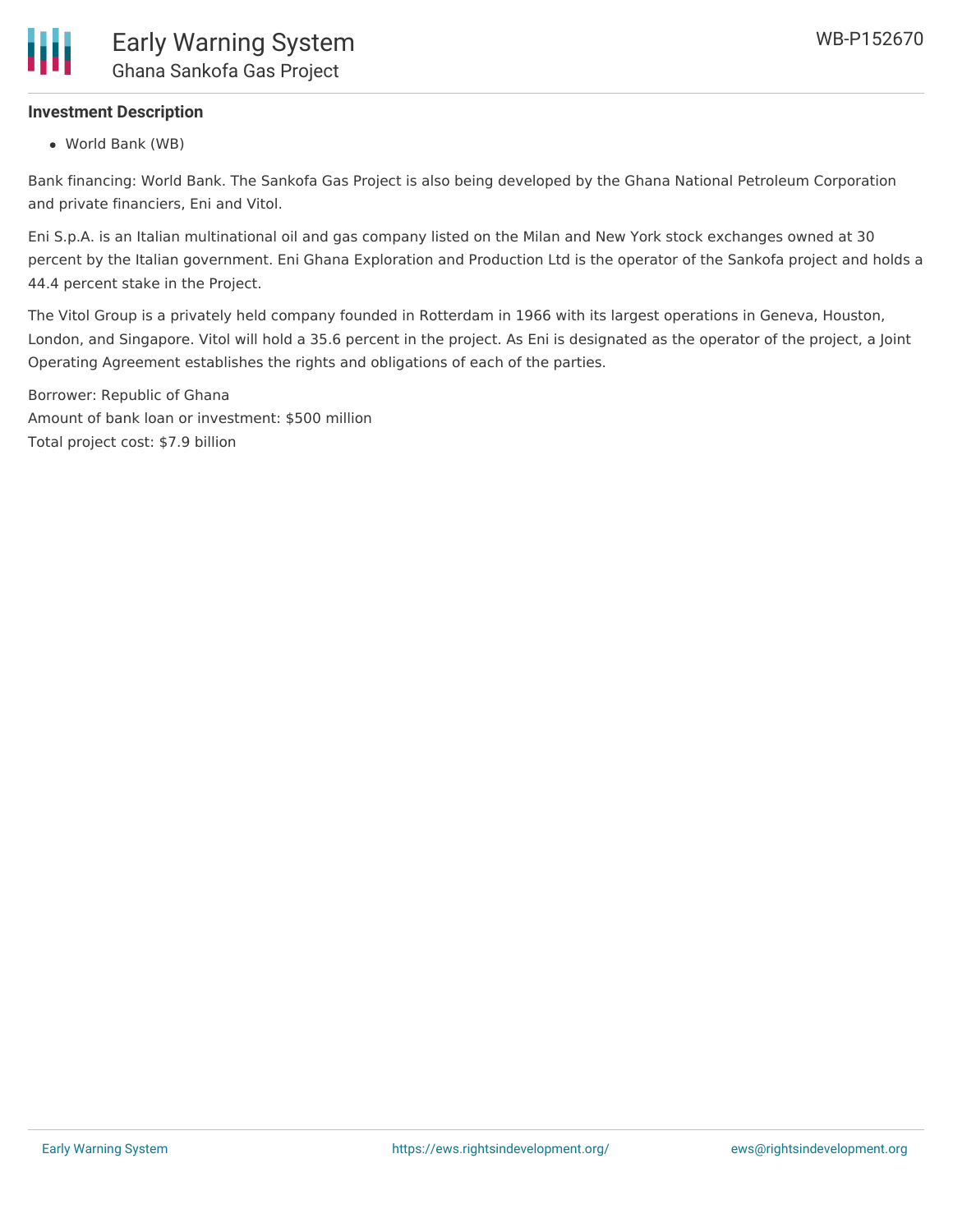## **Contact Information**

World Bank Contact: Sunil Mathrani Title: Senior Energy Specialist Tel: +225 2240 0424 Email: smathrani@worldbank.org Contact: Robert Schlotterer Title: Senior Infrastructure Finance Specialist Tel: +1 202 473 6864 Email: rschlotterer@worldbank.org

Borrower/Client/Recipient Name: REPUBLIC OF GHANA Contact: Ministry of Finance Title: Mr. K. Oku-Afari Tel: +233 302 665 269 Email: koku-afari@mofep.gov.gh

Implementing Agency Name: Sankofa Gas Field International JV Contact: Mr. Fabio Cavanna Title: Managing Director Tel: +233 302 761 790 Email: fabio.cavanna@enighana.eni.com

#### **CONSULTATIONS**

Project documents indicate that consultations were conducted in the project affected communities of the Sanzule, Krisan, Eikwe Bakanta, Atuabo and Asemda-Suazo in Ellembelle District. The primary objective of stakeholder engagement was to provide sufficient opportunity to stakeholders to voice their opinions and concerns, and to ensure that these concerns influence project decisions. Engagements included face to face meeting, community/group meetings and focus group discussions for special interest groups with particular concerns such as fishing groups and land users.

According to bank documents, stakeholders indicated that the proposed Project area is currently used for fishing, farming and grazing and expressed concern regarding the loss of livelihoods stressing the need for compensation of any lost livelihood. They expressed concern that there would be in-migration of people (especially job-seekers) into the area resulting in impacts to the socio-economic structure, traditional values, demographics and cultural heritage. They also identified those cultural resources in the area including cemeteries and potential archaeological resources currently located within the Project area that need to be preserved.

## **PROJECT-LEVEL GRIEVANCE MECHANISMS**

The project team will appoint a Grievance Officer (GO) to assist the Community Liaison Officer. The Grievance Officer will be responsible for collecting, logging and prioritizing grievances. All grievances shall be logged using a Grievance Form. Eni will log, document and track all grievances within a grievance register to be managed and updated by the Grievance Officer with oversight from the Project CLO. Eni will assess each type of grievance for an understanding of the types of response required and to assign responsibility of the appropriate individual to manage the response. Eni will investigate fully all grievances submitted, and where necessary, will involve other departments, contractors and senior management in the process in order to fully understand the circumstances that led to the grievance being raised. A response should be provided to the